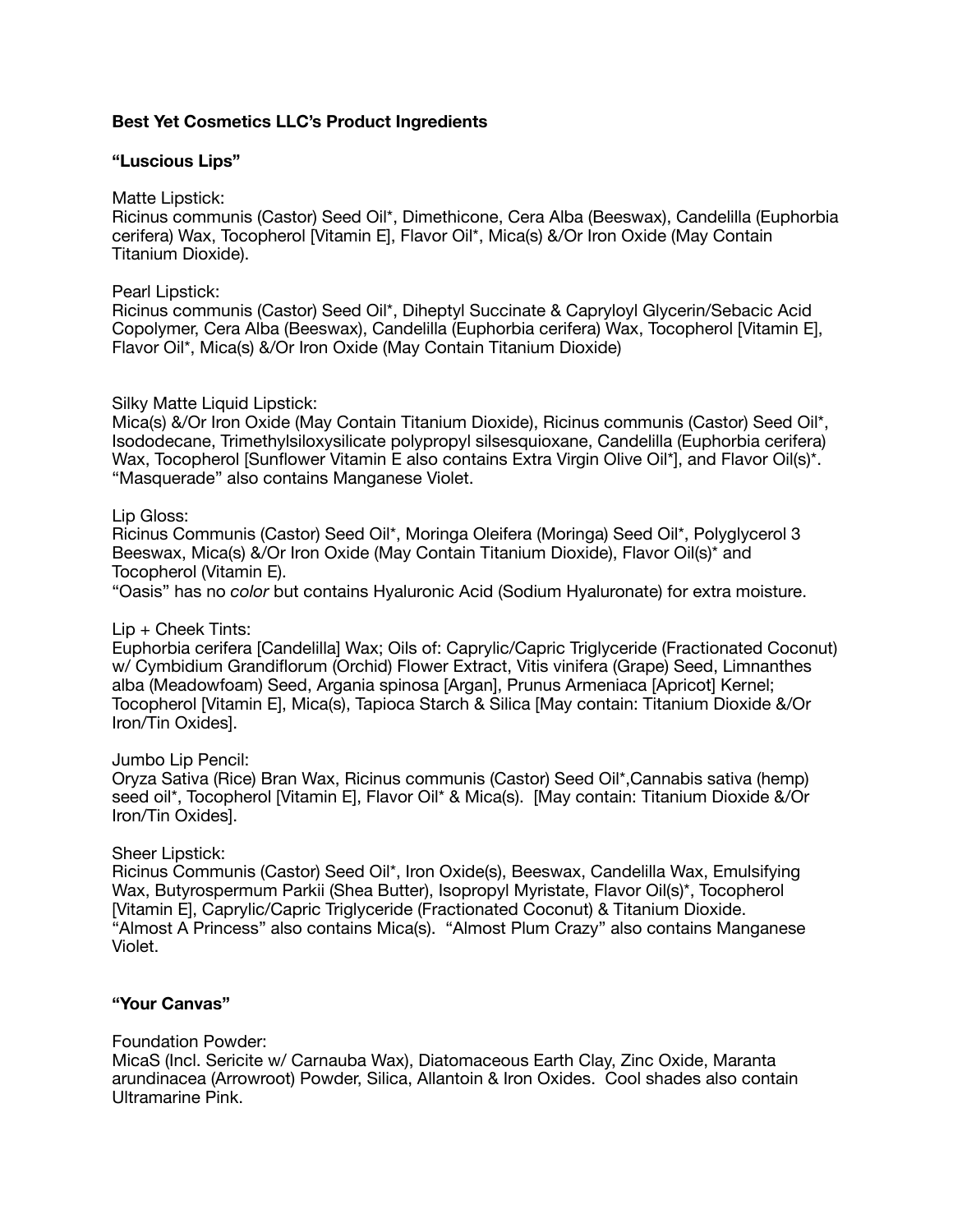#### Liquid Foundation:

\*Aloe Barbadensis Leaf Juice, Water (Aqua), \*Glycerine, \*Oryza Sativa (Rice) Powder, Boron Nitride, Candelilla Wax, Squalane, \*Butyrospermum Parkii (Shea Butter),\*Chamomile Hydrosol (Matricaria Recutita), Lecithin, Tocopherol (Vitamin E), \*Vanilla Planifolia, \*Origanum Vulgare (Oregano) Leaf Extract, Thymus Vulgaris (Thyme) Extract, \*Olea Europaea (Olive) Leaf Extract, \*Rosmarinus Officinalis (Rosemary) Leaf Extract, Lavandula Angustifolia (Lavender) Flower Extract, Hydrastis Canadensis (Goldenseal) Extract, May Contain: Titanium Dioxide, Zinc Oxide, Iron Oxides

#### Cream Concealer:

\*Ricinus Communis (Castor) Seed Oil, \*Cocos Nucifera (Coconut) Oil, Euphorbia Cerifera (Candelilla) Wax, Oryza Sativa (Rice Bran) Wax, \*Theobroma Cacao(Cocoa) Seed Butter, \*Butyrospermum Parkii (Shea Butter) Fruit, \*Simmondsia Chinensis (Jojoba) Seed Oil, Tocopherol (Vitamin E), \*Rosmarinus Officinalis (Rosemary) Leaf Extract. May contain: Titanium Dioxide, Iron Oxides

#### Flawless Face Primer:

Aqua (Water), \*Aloe Barbadensis (Aloe Vera) Leaf Juice, \*Simmondsia Chinensis (Jojoba) Oil, Squalane, \*Glycerin, Silica, Oryza Sativa (Rice) Starch, Tocopherol (Vitamin E), Euphorbia Cerifera (Candelilla) Wax, Hydroxyethylcellulose, Camellia Sinensis Leaf Extract (Green Tea), Rosa Canina (Rose Hip) Seed Oil, \*Origanum Vulgare (Oregano) Leaf Extract, Thymus Vulgaris (Thyme) Extract, \*Cinnamomum Zeylancum (Cinnamon) Bark Extract, \*Rosmarinus Officinalis (Rosemary) Leaf Extract, Lavandula Angustifolia (Lavender) Flower Extract, Hydrastis Canadensis (Goldenseal) Extract.

Correction Powder: Sericite Mica [w/ Carnauba Wax], Zinc Oxide, Rice Powder, Lauryl Lysine & Iron Oxide

Finishing Powder:

Rice Powder, Zinc Oxide, Mica(s) & Silica Jane also contains Kaolin Clay. And Bali Babe also contains Iron Oxide.

Glow:

Micas (Incl. Silk & Sericite), Silica, Lauroyl Lysine & Boron Nitrate. May Contain: Iron &/Or Tin Oxides & Titanium Dioxide

Luminizer:

Micas (Incl. Silk & Sericite), Lauryl Lysine, Silica & Rice Powder. May contain: Iron Oxides & Titanium Dioxide

#### About Base Blush & Bronzer:

Mica(s) [w/ Carnauba Wax], Kaolin Clay, Iron Oxide(s) & Titanium Dioxide. Piper also contains Ultramarine Pink.

## Blush:

Mica(s) (Incl. Silk & Sericite), Iron Oxide, Kaolin Clay. May Contain: Tin Oxide & Titanium Dioxide.

Matte Bronzer:

Titanium Dioxide, Magnesium Stearate, Rice Powder, Boron Nitride, Iron Oxides & Mica.